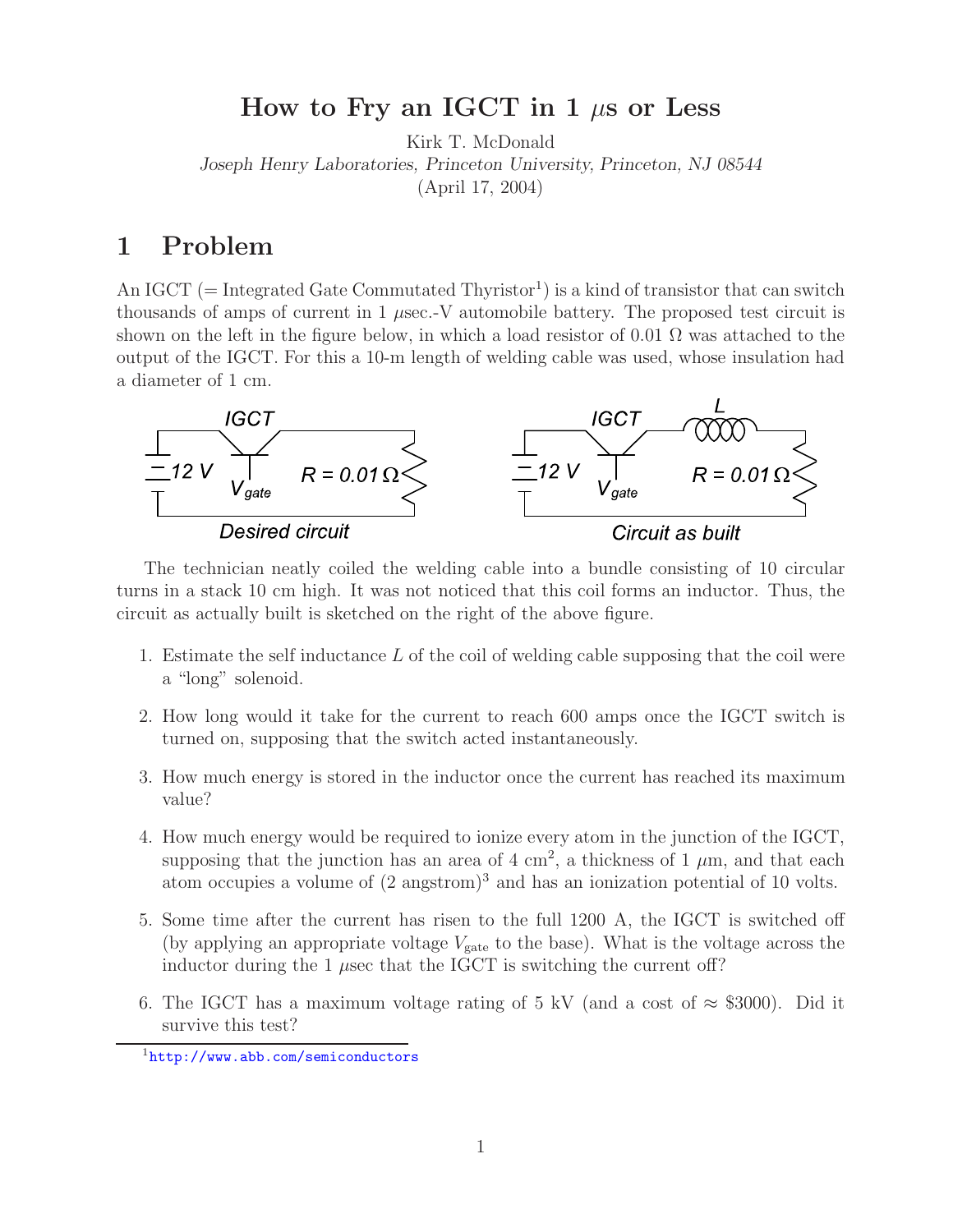## **2 Solution**

1. The self inductance L of a coil can be calculated from the magnetic flux $\Phi$  through the coil when it carries current  $I$ , according to

$$
\Phi = LI.
$$
 (1)

Regarding the 10-turn coil as a "long" solenoid of radius  $r = 10$  m  $/10/2\pi = 1/2\pi$ and length  $l = 0.1$  m, the magnetic field B due to current I is parallel to the axis, essentially uniform inside the coil, and nearly zero outside it. Then, using Ampere's law for a rectangular loop with one edge parallel to the axis and closer to it than the radius r we have,

$$
Bl = \mu_0 NI, \quad \text{and} \quad B = \frac{\mu_0 NI}{l}.
$$
 (2)

where  $N = 10$  is the number of turns. The magnetic flux through the coil associated with this field is,

$$
\Phi = N B \pi r^2 = \frac{\mu_0 N^2 \pi r^2 I}{l},\qquad(3)
$$

and hence the self inductance is,

$$
L = \frac{\mu_0 N^2 \pi r^2}{l} = \frac{4\pi \times 10^{-7} \cdot 10^2 \cdot \pi}{(2\pi)^2 \cdot 0.1} = 10^{-4} \text{ H.}
$$
 (4)

2. After the switch is closed, the current in the circuit rises exponentially with time constant  $\tau = L/R = 10^{-4}/0.01 = 0.01$  s. In detail, the circuit equation is,

$$
V_{\text{battery}} = L\frac{dI}{dt} + IR,\tag{5}
$$

whose solution is,

$$
I = \frac{V_{\text{battery}}}{R} \left( 1 - e^{-Rt/L} \right),\tag{6}
$$

supposing that the switch was closed at time  $t = 0$ . The current reaches one half maximum at time t such that  $e^{-Rt/L} = 1/2$ , *i.e.*, when,

$$
t = \frac{L}{R} \ln 2 = 0.007 \text{ s.}
$$
 (7)

3. The energy stored in the inductor is,

$$
U = \frac{1}{2}LI^2 = 0.5 \cdot 10^{-4} (1200)^2 = 72 \text{ Joules.}
$$
 (8)

4. The IGCT junction has a volume of  $1 \mu m \cdot 4 \text{ cm}^2 = 10^{-6} \cdot 4 \cdot (10^{-2})^2 = 4 \times 10^{-10} \text{ m}^3$ . A silicon atom has a volume of  $(2 \text{ angstrom})^3 = (2 \times 10^{-10})^3 = 8 \times 10^{-30} \text{ m}^3$ . The number of atoms in the junction is  $4 \times 10^{-10}/8 \times 10^{-30} = 5 \times 10^{19}$ . If the ionization potential of silicon is 10 volts, it takes  $10 \text{ eV} = 1.6 \times 10^{-18}$  Joules of energy to ionize an atom, and hence  $5 \times 10^{19} \cdot 1.6 \times 10^{-18} = 80$  Joules to ionize every atom in the junction. Thus, the energy stored in the inductor, if applied to ionizing atoms in the junction of the IGCT, would be sufficient to completely ionize the junction. However, even if the junction is only partially ionized it would fail.